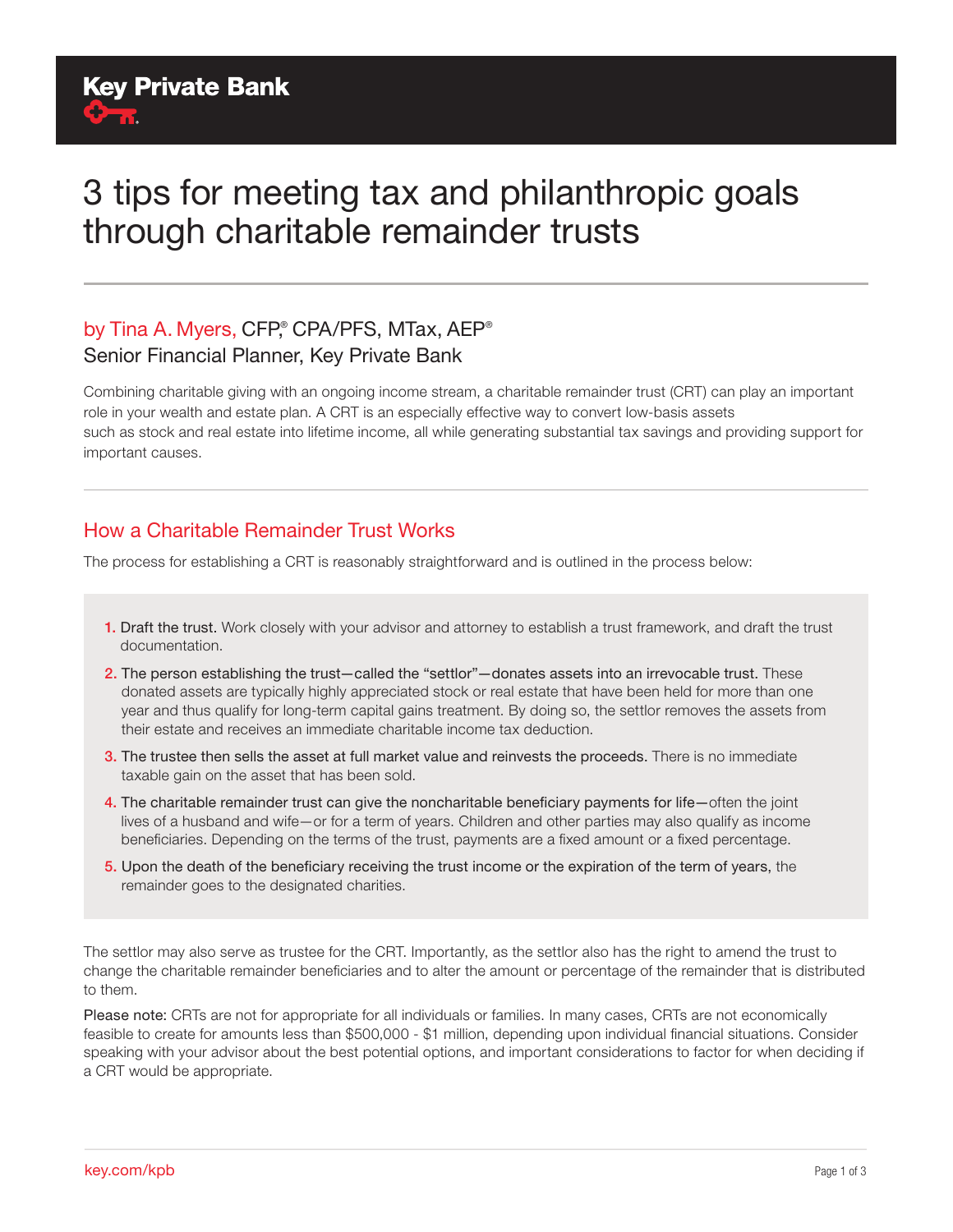#### Advantages of a CRT

A charitable remainder trust offers several advantages and benefits. By establishing a charitable remainder trust, you can:

- Avoid immediate capital gains taxes on the sale of appreciated assets. However, future distributions to the income beneficiary may consist of capital gains. Therefore, the taxation of capital gains is not completely avoided, merely deferred.
- Obtain an income tax deduction for the year in which the assets are placed in the trust.
- Generate a steady stream of income.
- Increase income while diversifying your investment portfolio and reduce risk by replacing a single large concentrated investment asset with a portfolio of investments.
- Reduce real estate tax liabilities (if the asset transferred to the CRT is real estate). This can vary based upon jurisdiction, so be sure to consult an advisor to confirm what might be possible.
- Make significant future contributions to charities that are important to you.

In addition, the income earned within a charitable remainder trust is exempt from current income taxes, which allows for tax-deferred growth.

#### The top 3 tips for establishing a charitable remainder trust

While the basics of CRTs are easily understood, these trusts have intricacies that require the expertise of trusted professionals. That said, here are three important steps to take to ensure that you make the most of CRTs.

| 1. Define your objectives<br>Any decision you make regarding a CRT—including the decision to establish one—should be<br>made as part of a comprehensive wealth plan. Factors to consider include:<br>• Estate planning objectives and what you wish to transfer to your heirs<br>• Anticipated income for beneficiaries that will be needed from the CRT.<br>• Taxes, including real estate<br>• Charitable giving objectives, including the causes you wish to support and their qualifications<br>as 501(c)(3) organizations<br>• Income derived from all sources<br>• Investment guidelines, benchmarks, and vehicles for assets invested in the CRT                                                                                                                                                                                                                                                                                                                                                                                                                                                                                                                                                                                                                        |
|--------------------------------------------------------------------------------------------------------------------------------------------------------------------------------------------------------------------------------------------------------------------------------------------------------------------------------------------------------------------------------------------------------------------------------------------------------------------------------------------------------------------------------------------------------------------------------------------------------------------------------------------------------------------------------------------------------------------------------------------------------------------------------------------------------------------------------------------------------------------------------------------------------------------------------------------------------------------------------------------------------------------------------------------------------------------------------------------------------------------------------------------------------------------------------------------------------------------------------------------------------------------------------|
| 2. Select optimal assets for the CRT<br>You may use a wide variety of assets for a CRT, including publicly traded securities, unmortgaged<br>real estate, and private company-but not S-Corp-stock. Cash may also be used. Selecting<br>appropriate securities is one of the paramount considerations for the creation of CRT. It is<br>recommended and considered a best practice to collaborate closely with your advisor to identify<br>securities that would be most appropriate. There are many unique points to consider when<br>selecting these assets, and your advisor should be able to present a holistic view of these options.<br>As mentioned earlier, a low-basis asset that has appreciated significantly can be especially<br>attractive for funding a CRT. Holding a significant portion of a family's wealth in one or a few assets<br>is risky, but selling the asset and reinvesting the proceeds would result in a sizable capital gains<br>tax. Also, while making a big donation to a favorite cause may be an important goal, ensuring<br>that there is an ongoing income stream to sustain family members for the future is also a critical<br>consideration. In this situation, a CRT may be the perfect solution to meet your overall income, tax, |



and philanthropic objectives.